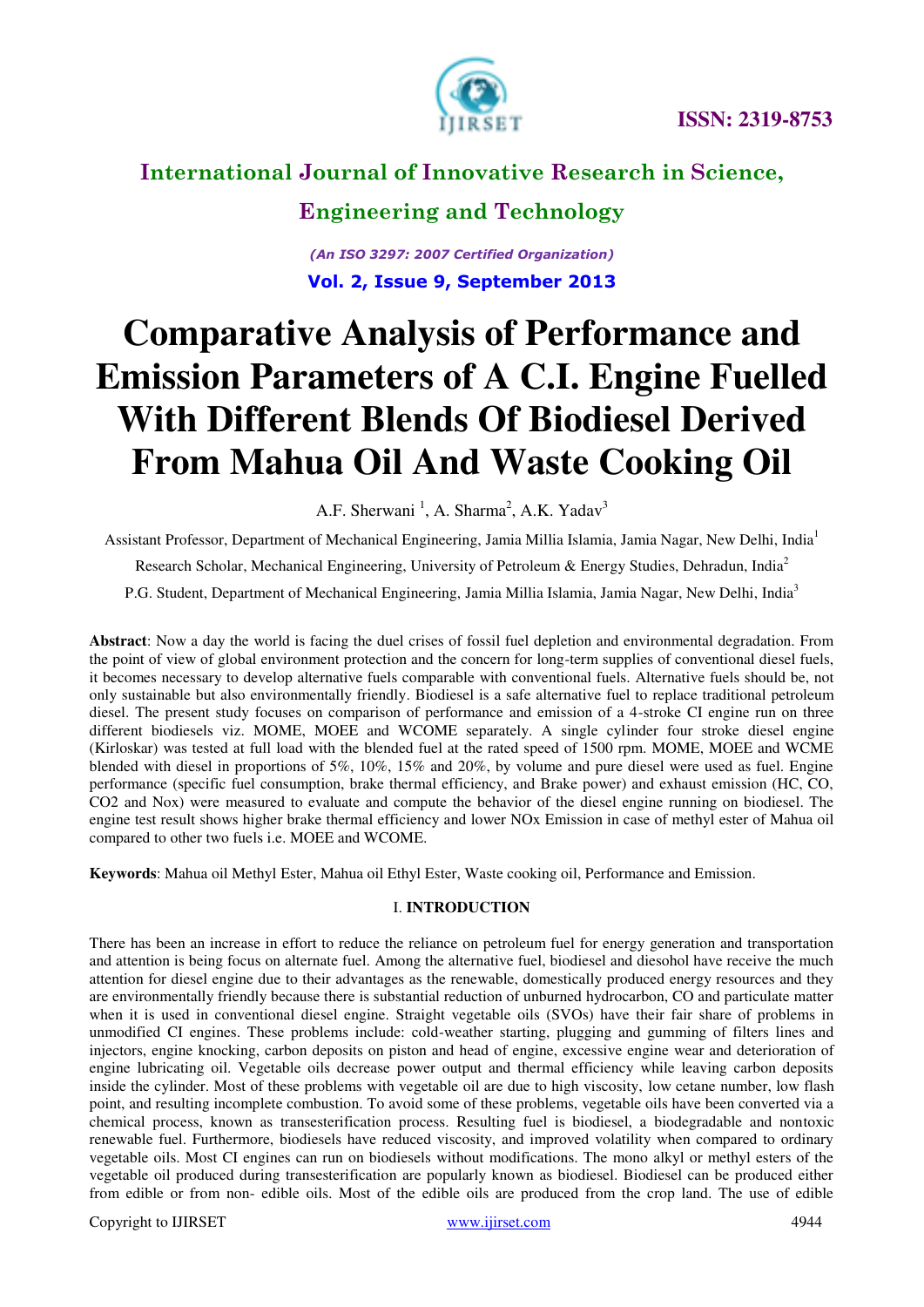

### **Engineering and Technology**

*(An ISO 3297: 2007 Certified Organization)* 

#### **Vol. 2, Issue 9, September 2013**

vegetable oils for bio diesel production has recently been of great concern because they compete with food materials Bio diesel from Mahua seed is important because it comes under non-edible category of oil and most of the states of India are tribal where it is abundantly found. The annual production of non-edible seed was greater than 2 MT of which Mahua is nearly 181 KT [1]. Mahua is a non-traditional, non- edible oil also known as Indian butter tree. Another best alternatives is biodiesels obtained from Waste cooking oil, mainly coming from frying residues, can be used as raw material to obtain a diesel fuel (biodiesel) The high cost of biodiesel is mainly due to the cost of virgin vegetable oil. The use of waste frying oil, instead of virgin oil, to produce biodiesel is an effective way to reduce the raw material cost because waste frying oil is estimated to be about half the price of virgin oil [3-4]. Each human being in this mother earth can feel the effect of economic crisis that is mainly caused by unstable price of petroleum. Waste cooking oils (WCO) can be used directly as diesel substitute waste cooking oil disposed from restaurants in large quantities. But higher viscosity restricts their direct use in diesel engines.

The present experimental work investigates about the production of biodiesel from Mahua oil and waste cooking oil by transesterification with methanol and ethanol preparation of test fuels for the engine experiments in the form of three blends of MOME, MOEE,WCME and Diesel as B5, B10, B15 and B20 and measurement of various engine performance and emissions parameters.

#### II. **MATERIALS AND METHODS**

Biodiesel is typically produced through the reaction of a vegetable oil or animal fat with methanol in the presence of a catalyst to yield glycerine methyl esters as well as ethyl ester .The methyl and ethyl esters produced in this process are called biodiesels. This process of production of biodiesels is called transesterification [2-8]. In the last several years, many researchers have conducted studies on various compression ignition engines using biodiesels [9-12]. Transesterification process involves heating the Mahua oil, from which the biodiesel fuel is extracted. When the temperature of approximate 65 to70 $\degree$ C. The oil is held in that temperature for certain period of time exactly 25 minutes. In this preparation, for 1000 ml of Mahua oil, 300 ml of methanol and 30g of potassium hydroxide are added. The Mahua oil chemically reacts with alcohol in the presence of a catalyst to produce methyl esters. After this the whole mixture is stirred for 1 hour. After completing the mixing stage, a separating flask allows the mixture to settle down. Separating and settling can be done on a single flask. When allowing the mixture to be in the flask for 24 hours the settling takes place where the glycerine gets settled down and esters get separated up. After separation of the methyl esters, it is washed in order to get clear solution of methyl esters, obtained by the spraying of distilled water over the solution which has already been separated and heating for removal of water was done using the 10 liters biodiesel reactor [4]. Transesterification reactions for waste cooking oil were carried out in a 250ml glass reactor with a condenser. Used Waste Cooking Oil which was heated to 100°C was got from a sweet stall. First, a known quantity of the catalyst system loaded externally was dispersed in methanol under magnetic stirring. Then Waste Cooking Oil (WCO) in the molar ratio of 6:1, methanol to oil was added to the mixture and heated to about  $60^{\circ}$ C. The reaction was allowed to take place for two hours after which the two phase product formed as a result of transesterification was separated using a separating funnel. Upper layer consists of biodiesel, alcohol and some soap(formed as result of side reaction saponification free fatty acids get converted to soap) Lower layer consists of Glycerine, excess alcohol, Catalyst, impurities, and traces of unreacted oil. Purification of the upper layer was done by washing with warm water. As water is immiscible with Biodiesel it can easily be separated from biodiesel. Fuel properties of all test samples were determined as prescribed by BIS, India. The physical properties of, Mahua oil methyl ester Mahua oil Ethyl Ester and Waste cooking oil Methyl ester with Diesel are compared with diesel fuel and are given in Table 1.

Table 1**:** Comparison of properties of Mahua oil Methyl Ester, Mahua oil Ethyl Ester and Waste cooking oil Methyl Ester with Diesel [5,6,13]

| <b>Properties</b> | <b>Diesel</b> | <b>MOME</b> | <b>MOEE</b> | <b>WCOME</b> |
|-------------------|---------------|-------------|-------------|--------------|
| Density $Kg/m^3$  | 850           | 916         | 920         | 876          |
| Sp. gravity       | 0.85          | 0.916       | .865        | .893         |

Copyright to IJIRSET www.ijirset.com www.ijirset.com 4945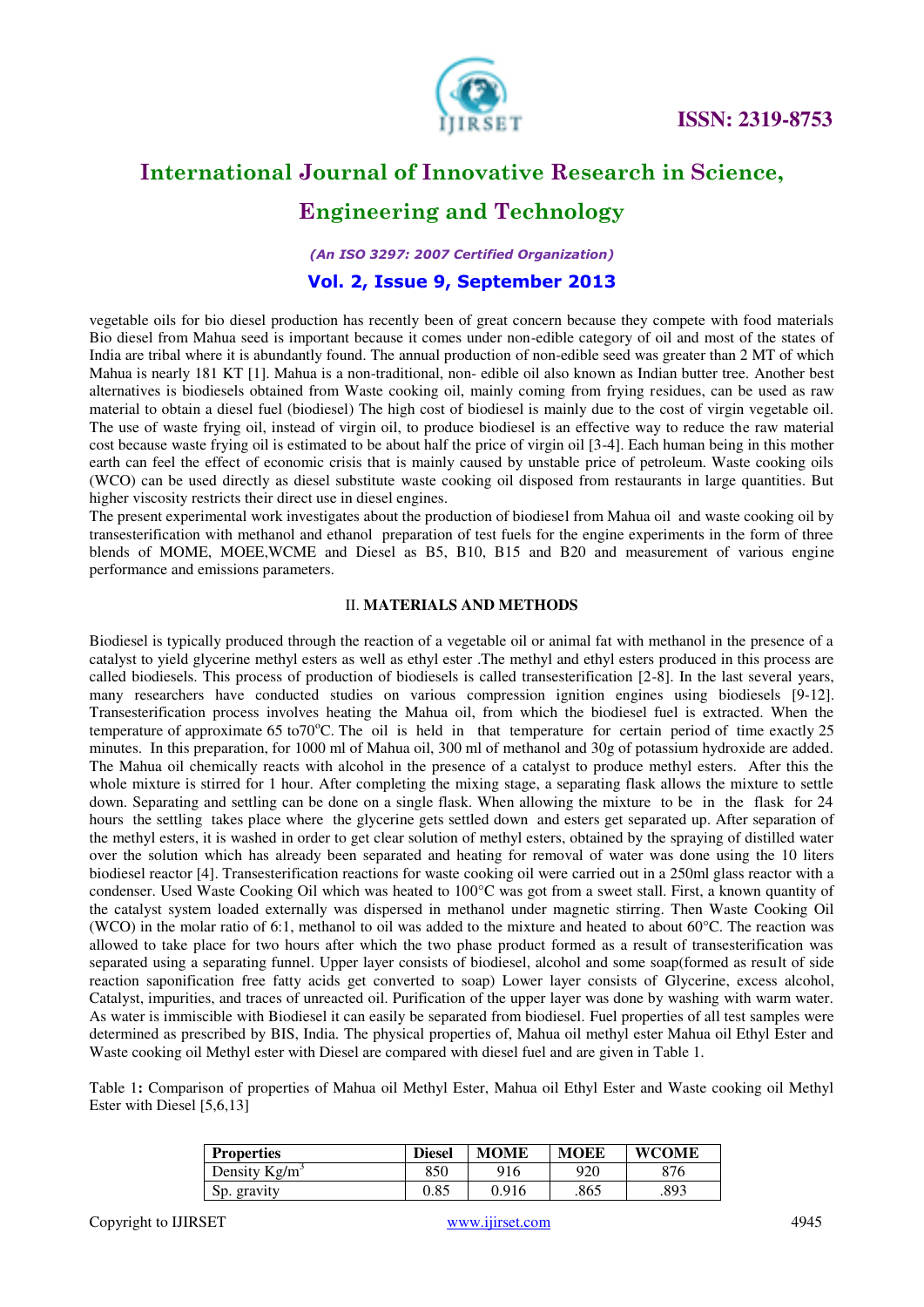

### **Engineering and Technology**

*(An ISO 3297: 2007 Certified Organization)* 

**Vol. 2, Issue 9, September 2013**

| Kinematic Viscosity at $40^{\circ}$ C | 3.05  | 5.8   | 6.2   | 5.658 |
|---------------------------------------|-------|-------|-------|-------|
| Calorific Value (KJ/kg)               | 42800 | 39400 | 39100 | 39767 |
| Flash Point $^0C$ .                   | 56    | 129   | 164   | 160   |
| Fire Point <sup>0</sup> C.            | 63    | 141   | 173   | 164   |

#### III. **EXPERIMENTATION**

#### *3.1 Experimental setup*

A single cylinder, four-stroke, direct injection (DI), water-cooled, diesel engine with mechanical rope brake loading was used for this study which is developing a power output of 5.2 KW @ 1500 rpm. The engine specifications are given in Table 2.

| Rated power              | 5.2 kW @ 1500 rpm    |
|--------------------------|----------------------|
| Speed                    | 1500 RPM             |
| No. of cylinders         | <b>ONE</b>           |
| <b>Compression Ratio</b> | 17.5:1               |
| <b>B</b> ore             | $87.5$ mm            |
| Stroke                   | 110mm                |
| Orifice Diameter         | 20 <sub>mm</sub>     |
| Type of Ignition         | Compression Ignition |
| Method of loading        | Rope Brake           |
| Method of Starting       | Crank Start          |
|                          |                      |

|  | Table2. Test engine specifications |
|--|------------------------------------|
|  |                                    |

#### *3.2 Working Procedure*

The Bio-diesel prepared by using Mahua and waste Cooking oil was tested in a Single cylinder Four stoke diesel engine running at full load and constant speed of 1500 rpm. Ambient temperature of the test laboratory was maintained at 30°C while carrying out the work. The MOME, MOEE and WCOME are blended with diesel in the different ratios.

#### *3.3 Engine performance and Emission test*

Engine performance test with pure diesel, biodiesel B5, biodiesel B10, biodiesel B15 and biodiesel B20 are given below.

| Table3 BSFC (kg/kWh) at full load for different blends |             |             |              |  |
|--------------------------------------------------------|-------------|-------------|--------------|--|
| <b>Fuel type</b>                                       | <b>MOME</b> | <b>MOEE</b> | <b>WCOME</b> |  |
| <b>DIESEL</b>                                          | 0.33        | 0.33        | 0.33         |  |
| <b>B5</b>                                              | 0.35        | 0.38        | 0.4          |  |
| <b>B10</b>                                             | 0.36        | 0.38        | 0.45         |  |
| <b>B15</b>                                             | 0.36        | 0.36        | 0.42         |  |
| <b>B20</b>                                             | 0.38        | 04          | 047          |  |

#### Table 4 B.P (kW) at full load for different blends

| <b>Fuel type</b> | <b>MOME</b> | <b>MOEE</b> | WCOME |
|------------------|-------------|-------------|-------|
| <b>DIESEL</b>    | 4.91        | 4.91        | 4.91  |
| B5               | 4.93        | 3.82        | 3.85  |
| B10              | 5.02        | 3.12        | 4.2   |
| <b>B</b> 15      | 5.06        | 3.12        | 4.6   |
| B20              | 5.06        | 4.02        | 4.5   |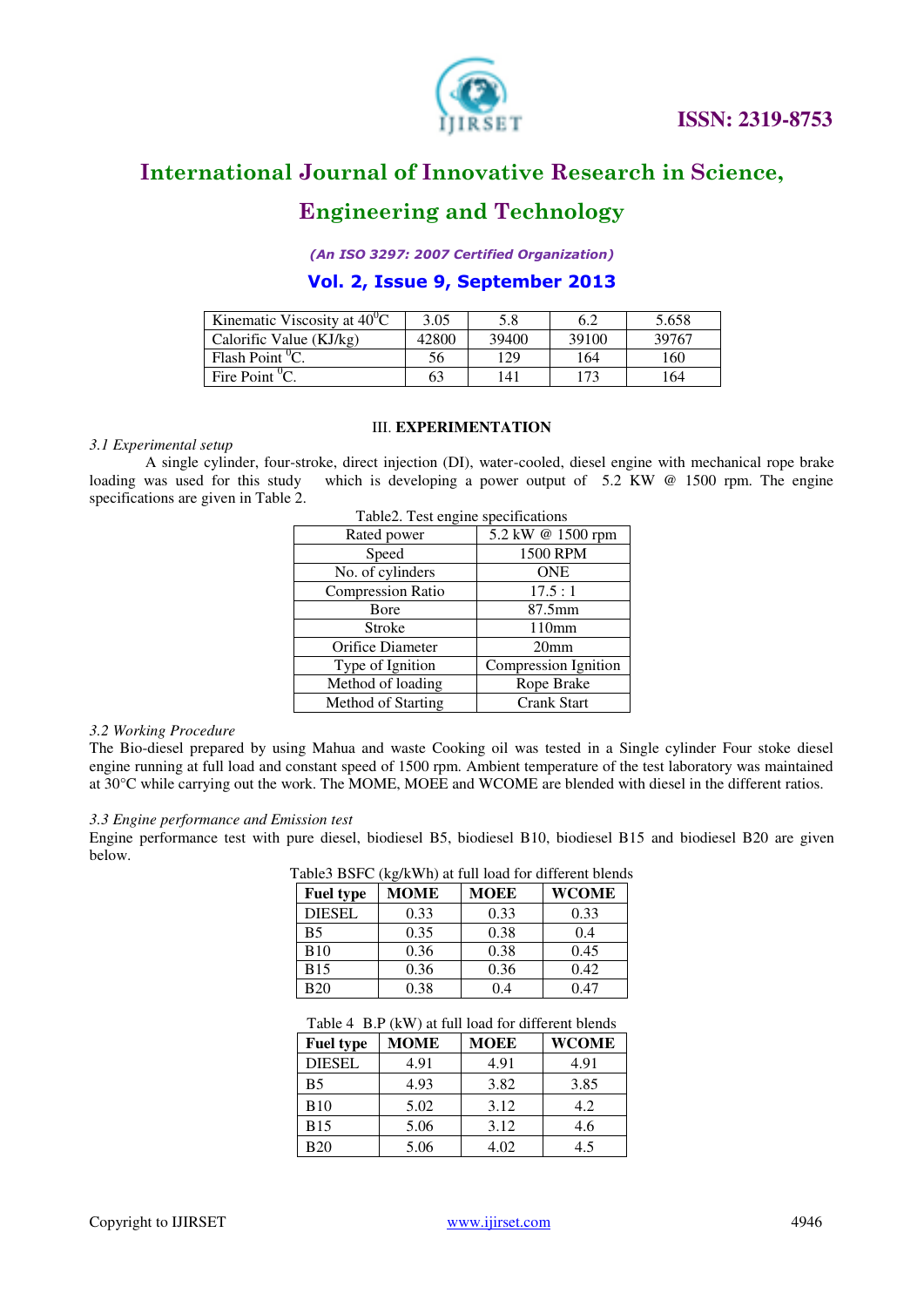

### **Engineering and Technology**

*(An ISO 3297: 2007 Certified Organization)* 

### **Vol. 2, Issue 9, September 2013**

| Table 5 BTE (%) at full load for different blends |             |             |              |
|---------------------------------------------------|-------------|-------------|--------------|
| <b>Fuel type</b>                                  | <b>MOME</b> | <b>MOEE</b> | <b>WCOME</b> |
| <b>DIESEL</b>                                     | 23.83       | 23.83       | 23.83        |
| <b>B5</b>                                         | 21.05       | 18.19       | 21.5         |
| <b>B10</b>                                        | 22.32       | 18.57       | 21.2         |
| <b>B15</b>                                        | 23.17       | 20.06       | 20.13        |
| <b>B20</b>                                        | 23.08       | 21.03       | 19.02        |

Table 6. HC emission (ppm) at full load for different blends

| <b>Fuel type</b> | <b>MOME</b> | <b>MOEE</b> | <b>WCOME</b> |
|------------------|-------------|-------------|--------------|
| <b>DIESEL</b>    | 67          | 67          | 67           |
| B5               | 70          | 80          | 110          |
| <b>B</b> 10      | 68          | 76          | 100          |
| <b>B15</b>       | 30          | 50          | 123          |
| B20              | 73          | 85          | 124          |

Table7. CO Emission (ppm) at full load for different blends

| <b>Fuel type</b> | <b>MOME</b> | <b>MOEE</b> | <b>WCOME</b> |
|------------------|-------------|-------------|--------------|
| <b>DIESEL</b>    | 0.01        | 0.01        | 0.01         |
| <b>B5</b>        | 1.4         | 2.03        | 0.03         |
| <b>B10</b>       | 0.97        | 1.82        | 0.02         |
| <b>B</b> 15      | 0.03        | 0.32        | 0.03         |
| <b>B20</b>       | 1.24        | 2.2         | 0.29         |

Table 8.  $CO<sub>2</sub>$  Emission (ppm) at full load for different blends

| <b>Fuel type</b> | MOME  | <b>MOEE</b> | <b>WCOME</b> |
|------------------|-------|-------------|--------------|
| <b>DIESEL</b>    | 10.08 | 10.08       | 10.08        |
| B5               | 11.6  | 11.5        | 11.7         |
| <b>B10</b>       | 10.4  | 11          | 11.5         |
| <b>B15</b>       | 5.3   | 5.3         | 6.3          |
| <b>B20</b>       | 12.5  | 12.6        | 13.03        |

Table 9.NOx emission (ppm) at full load for different blends

| -------- \rr--- <sub>/</sub> |      |             |              |
|------------------------------|------|-------------|--------------|
| <b>Fuel type</b>             | MOME | <b>MOEE</b> | <b>WCOME</b> |
| <b>DIESEL</b>                | 1908 | 1908        | 1908         |
| <b>B5</b>                    | 1764 | 1604        | 1853         |
| <b>B10</b>                   | 1840 | 1830        | 1902         |
| <b>B</b> 15                  | 645  | 500         | 1400         |
| <b>B20</b>                   | 1446 | 1208        | 2006         |

#### IV. **RESULTS & DISCUSSION**

#### *4.1 Engine Performance*

The Engine performance was measured using 100% Diesel, 5%, 10%, 15% and 20% blends of MOME, MOEE and WCOME only. This blend ratio was selected because it is practically viable to have this ratio because of low availability of biodiesel and also it is in line with the intention of the Government of India to blend up to  $10\%$ biodiesel with mineral diesel for the automobile sector.

Copyright to IJIRSET www.ijirset.com 4947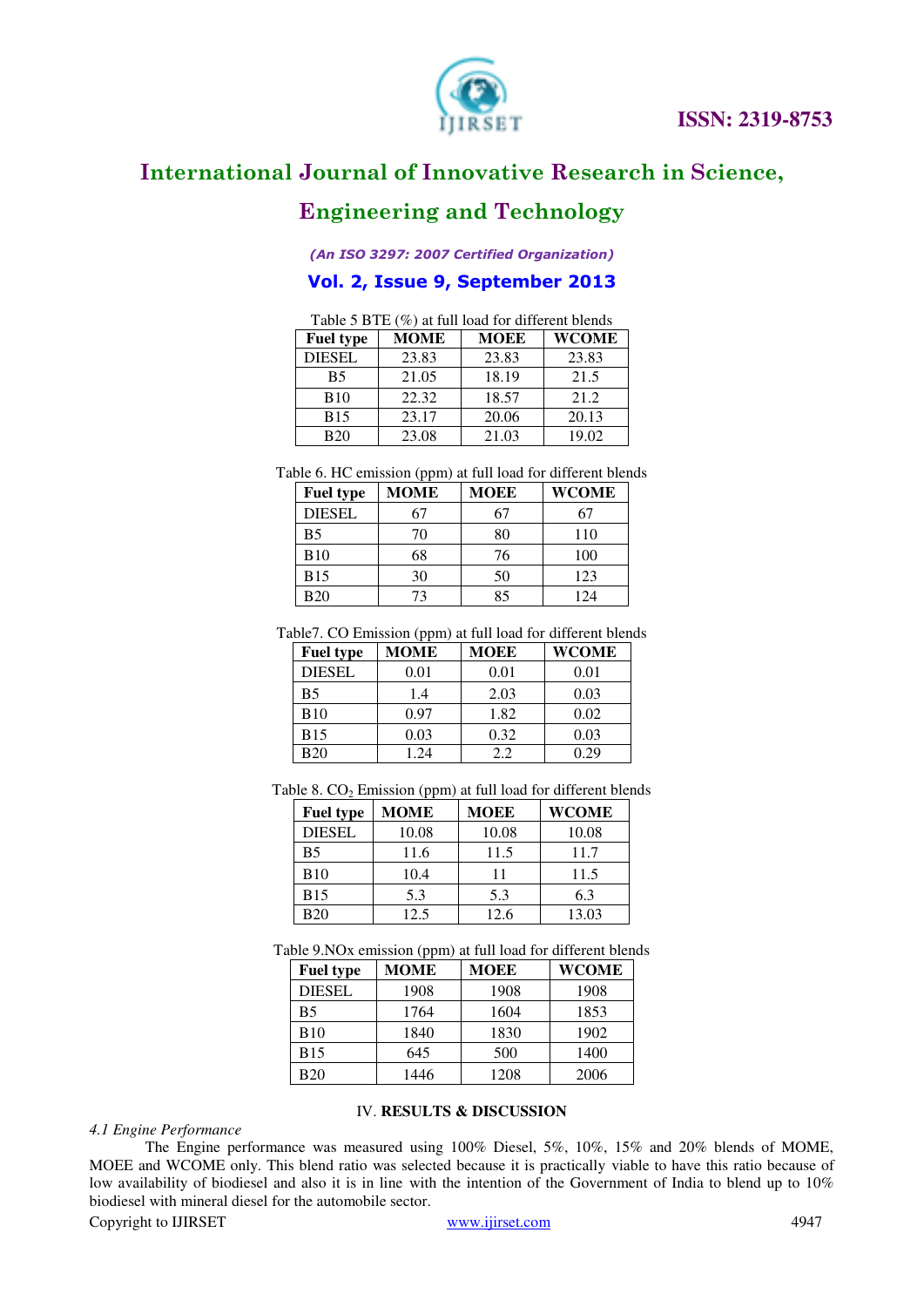

 **ISSN: 2319-8753** 

### **International Journal of Innovative Research in Science,**

### **Engineering and Technology**

*(An ISO 3297: 2007 Certified Organization)* 

**Vol. 2, Issue 9, September 2013**

#### *4.1.1 Brake Power*

Variation in B.P of different fuel with respect to biodiesel % in the blend at constant load is shown in the Fig. 1. The power developed by the engine is lower for MOEE and higher for MOME However with B20 blend the brake power of all fuel is very close to that with diesel



Fig.1 Comparison of Brake power for Mahua and Waste cooking oil biodiesel blends

Diesel is having the highest heating value amongst B5, B10, B15 and B20. So, maximum brake power is obtained in fuelling diesel in comparison toB5, B10, B15 and B20 respectively

#### *4.1.2 Brake specific fuel consumption (BSFC)*

Variation in BSFC of different fuel with respect to biodiesel % in the blend at constant load is shown in the Fig. 2

![](_page_4_Figure_13.jpeg)

Fig. 2 Comparison of fuel consumption for Mahua and Waste cooking oil biodiesel blends.

 From the graph It was observed that the brake specific fuel consumptions MOEE is lower among these three fuel and higher than diesel at constant load up to blends B20.The specific fuel consumption was found to be higher than diesel at full load because of the combined effects of lower heating value and the higher fuel flow rate due to high density of the blends. Higher proportions of Mahua oil in the blends increases the viscosity which in turn increased the specific fuel consumption due to poor atomization of the fuel. The higher BSFCs for MOME, MOEE and WCOME can be related, reasonably, to the lower calorific value of the biodiesels. Due to lower calorific value of biodiesels, more biodiesel is consumed in order to meet the load demand

*4.1.4. Brake Thermal Efficiency* 

Copyright to IJIRSET www.ijirset.com 4948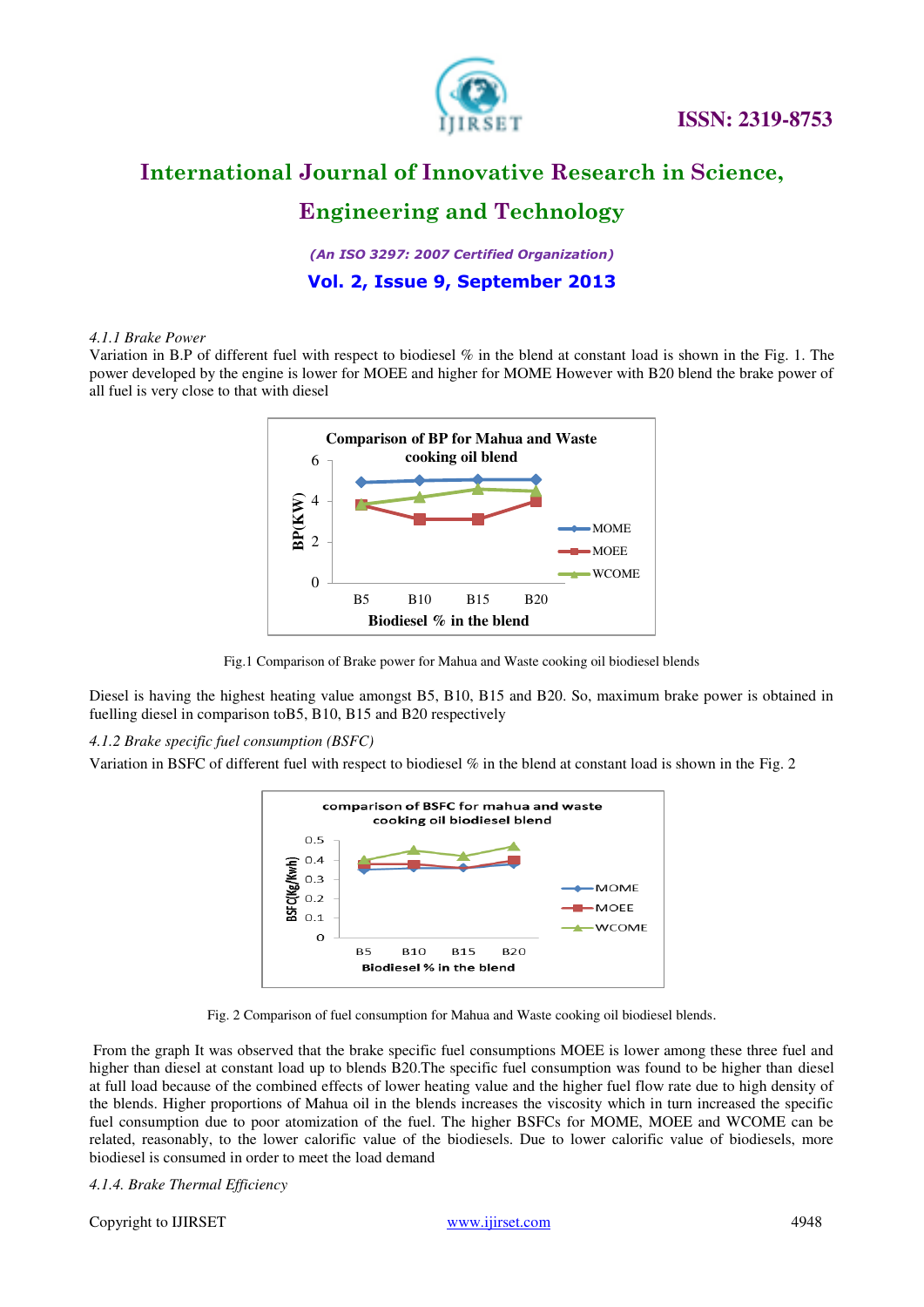![](_page_5_Picture_0.jpeg)

### **Engineering and Technology**

*(An ISO 3297: 2007 Certified Organization)* 

### **Vol. 2, Issue 9, September 2013**

Variation in BTE of different fuel with respect to biodiesel % in the blend at constant load is shown in the fig.3.

![](_page_5_Figure_7.jpeg)

![](_page_5_Figure_8.jpeg)

From graph and Table 4 it was observed that at full load conditions, brake thermal efficiency of MOME is higher than other two fuels i.e MOEE and WCOME for different blend ratio up to B20 but is less than diesel. The lower calorific value and higher viscosity of biodiesels compared to that of diesel are responsible for low BTE of biodiesels. The higher viscosity of biodiesel is the cause for poorer mixture formation in the cylinder.

#### 4. Engine Emissions

#### *4.1 Hydrocarbons (HC)*

Fig.4 shows the variation in the quantity of unburnt hydrocarbons of different fuel with respect to biodiesel % in the blend at full load condition.

![](_page_5_Figure_13.jpeg)

Fig. 4 Comparison of HC emission from Mahua and Waste cooking oil biodiesel blends

At full load WCOME produce maximum unburnt hydrocarbons in comparison to other test fuel along with diesel also. This is due to the presence of methanol in crude biodiesel which result in low cetane number value of the waste cooking oil biodiesel. Because unburned hydrocarbons are the products of incomplete combustion, the lower cetane number of blend fuels results in lower tendency to form ignitable mixture, and thus, higher unburned hydrocarbons. Higher viscosity of the waste cooking oil biodiesel also plays a key role in increasing the unburnt hydrocarbons in the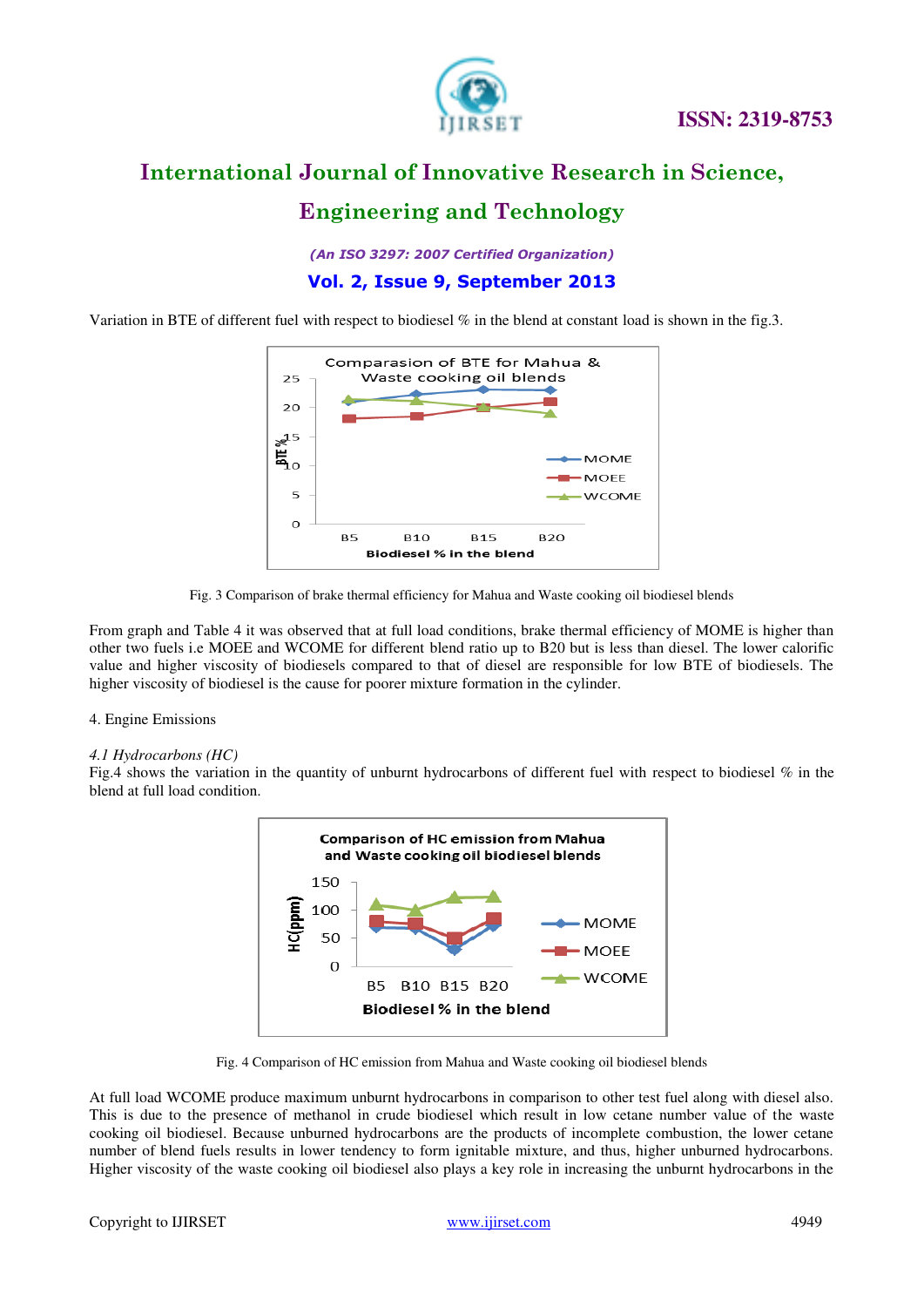![](_page_6_Picture_0.jpeg)

 **ISSN: 2319-8753** 

## **International Journal of Innovative Research in Science,**

### **Engineering and Technology**

*(An ISO 3297: 2007 Certified Organization)* 

### **Vol. 2, Issue 9, September 2013**

exhaust emissions. Due to the higher viscosity, all of the hydrocarbons present in the waste cooking oil biodiesel do not get completely burnt, so come out in the engine exhaust in the form of carbon particles.

#### *4.2.2. CO Emissions*

Fig.5 shows the variation in the quantity of carbon mono-oxide of different fuel with respect to biodiesel % in the blend.

![](_page_6_Figure_9.jpeg)

Fig. 5 Comparison of CO emission from Mahua and Waste cooking oil biodiesel blends.

At full load conditions, amount of CO emitted by B5, B10, B15, B20 and diesel is almost same whereas amount of CO emissions produced MOEE is more than other two fuels. CO is mainly produced due to incomplete combustion. In case of B10 and B15, there is less amount of methyl esters present as compared to B20. So, B10 and B15 gets required amount of oxygen to get converted into  $CO<sub>2</sub>$ , thus resulting in less CO as compared to diesel and B20. B20 does not get required amount of oxygen to get converted into  $CO<sub>2</sub>$ , so results in more quantity of CO in the engine exhaust.

#### *4.2. CO2 Emissions*

Fig. 6 shows the variation in the quantity of carbon dioxide of different fuel with respect to biodiesel % in the blend.

![](_page_6_Figure_14.jpeg)

Fig. 6 Comparison of  $CO_2$  emission from Mahua and Waste cooking oil biodiesel blends

From graph it was observed that WCOME emits more  $CO<sub>2</sub>$  as compared to other two fuels i.e. MOME and MOEE at full load condition and for all fuels it is less for blends B15.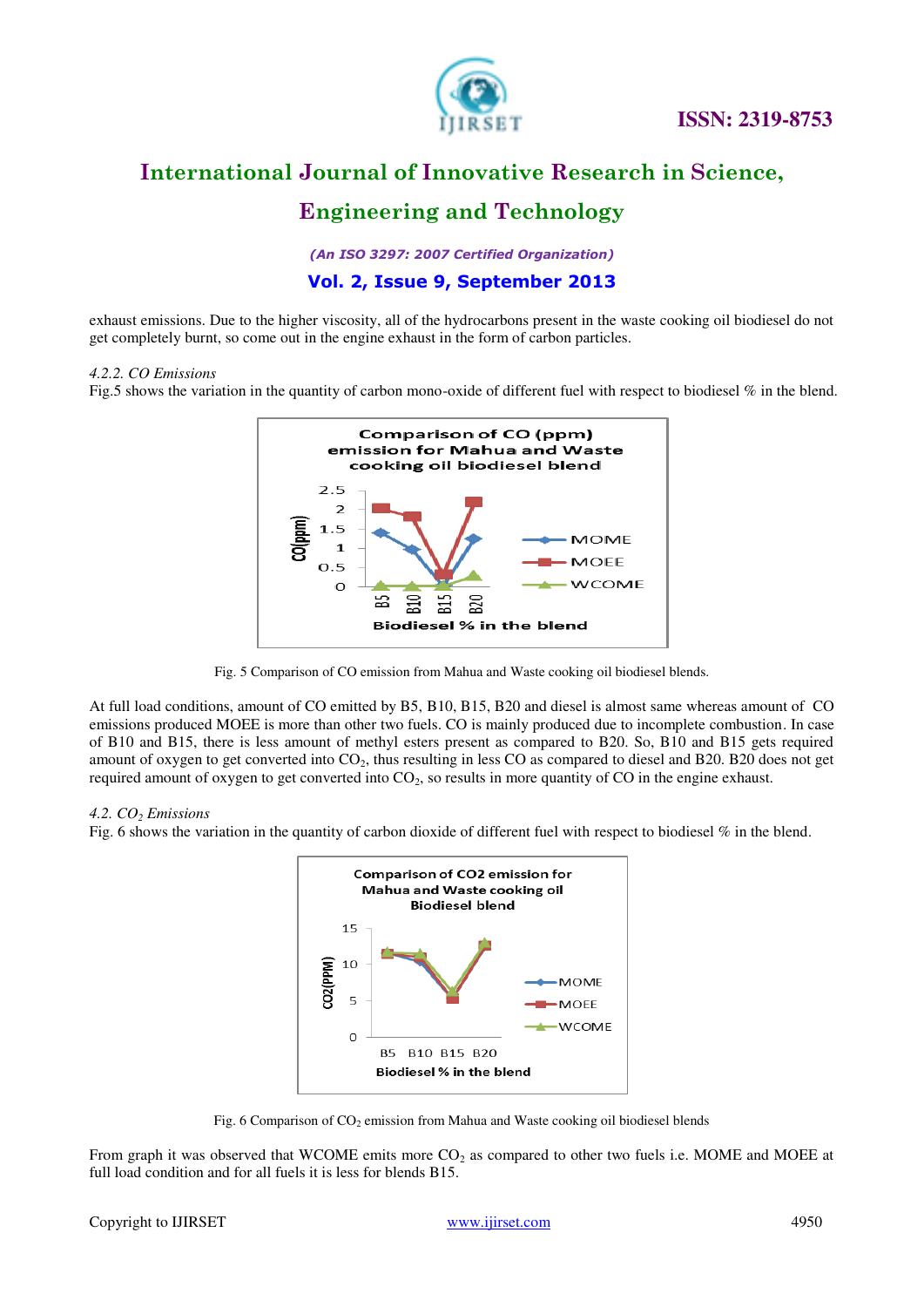![](_page_7_Picture_0.jpeg)

 **ISSN: 2319-8753** 

### **International Journal of Innovative Research in Science,**

### **Engineering and Technology**

*(An ISO 3297: 2007 Certified Organization)* 

**Vol. 2, Issue 9, September 2013**

#### *4.2.3. NOX Emissions*

Fig.7 shows the variation in the quantity NOx emission of different fuel with respect to biodiesel % in the blend at full load condition.

![](_page_7_Figure_8.jpeg)

Fig. 7 Comparison of NOx emission from Mahua and Waste cooking oil biodiesel blends.

The amount of NOx produced by B5, B10, B20 and diesel is almost same at full load conditions and the amount of NOx produced by MOEE is less as compared to the other fuels. At full load conditions, there is increase in the amount of NOx emitted by biodiesel blends and diesel.

#### **V. CONCLUSIONS**

Firstly the methyl esters of Mahua oil and waste cooking oil were prepared by transesterification. In the second part experiments were carried out at full load condition. A B5, B10, B15, B20 blends of Mahua oil and Waste cooking oil methyl ester ware used as fuel for conducting the experiments. After that comparative analysis based on engine performance and emission results of B5, B10, B15 and B20 blends of Mahua oil and Waste cooking oil methyl ester with diesel The fuel properties and the combustion characteristics of WCOME are found to be similar to those of diesel. A minor decrease in thermal efficiency with significant improvement in reduction of particulates, carbon monoxide and unburnt hydrocarbons is observed compared to diesel The specific fuel consumption increases with increase in percentage of biodiesel in the blends due to the lower calorific value of biodiesel and The brake thermal efficiency decreases with increase in percentage of biodiesel in the blend. Among all these tested fuel BSFC is higher and BTE is lower for WCOME. The emissions of HC,  $CO$ ,  $CO<sub>2</sub>$  and  $NO<sub>x</sub>$  against load are shown in Figures 4 to 7, all emissions are higher for WCOME in comparison with other two fuels and all emissions by MOME is lower except NOx emission.

#### **REFERENCES**

[1] Lang, X., Dalai, A.K., Bakhshi, N.N., Reany, M.J., and Hertz, P.B., "Preparation and charactization of biodiesels from various bio-oils", Biosource technology, vol. 80, pp. 53-62, 2001.

[2] Padhi, S.K., and Singh, R.K., "Optimization of esterification and transesterification of Mahua (Madhuca Indica) oil for production of biodiesel", J. Chem. Pharm. Res., vol. 2(5), pp. 599-608, 2010.

[3] Sahoo, P.K. and Das, L.M., "Combustion analysis of Jatropha, Karanja and Polanga based biodiesel as fuel in a diesel engine", Fuel, pp. 994-999, 2009.

[4] Jon Van Gerpen, "Biodiesel processing and production", Fuel Processing Technology, vol. 86, pp. 1097– 1107, 2005.